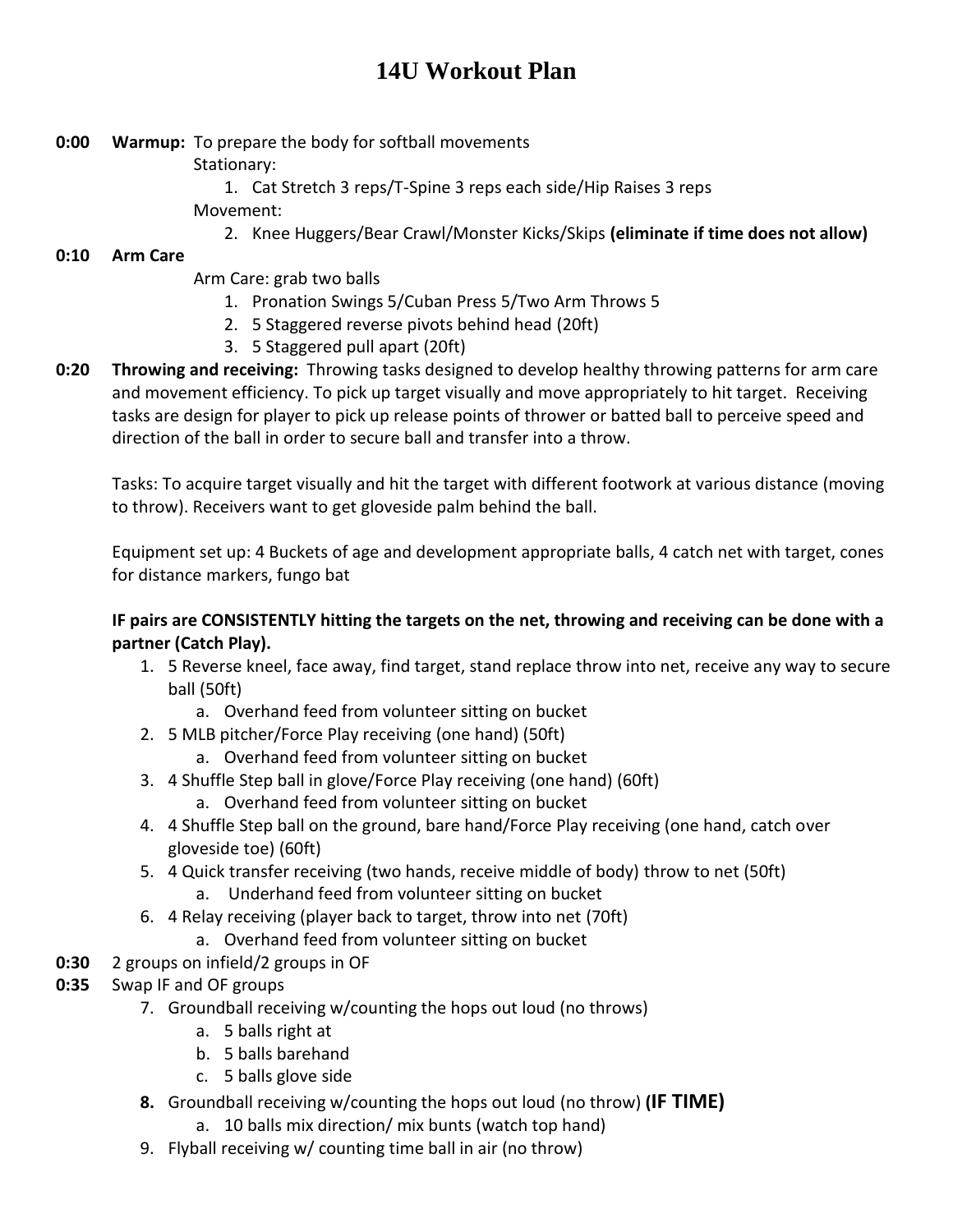- a. 5 balls short distance (70ft)
- b. 5 balls medium distance (90ft)
- c. 5 balls longer distance (150ft)

### **0:40 HARD STOP: Wash hands**

**0:43 Hitting:** Purpose: To develop players internal visual cueing for perception of speed and direction of pitched ball. To provide intent to their swing, i.e. hit ball over the screen. A player's perception and intent will allow them to provide the movement necessary to accomplish task.

Tasks: Depending on age and ability level we ultimately want them to hit ball hard on a line head high or over front toss net. This can occur over any **infielder's head on a line** depending on the location of the pitched ball. For inexperienced players we want make any type contact while swinging fast as they can into fair territory. Contact ability is the main focus, if consistent contact then impact quality (how hard and far) should be focus. Add in swing decisions. i.e. throw both sides of plate but hitter only hits a ball on outside of the plate. If they see it there they go, if they don't they take.

Equipment set up: 5 Buckets of whiffle and hard balls, 5 front toss screens, 5 catch nets for backstop, throw down home plates, 4 buckets for tosser to sit on, Cones set up at where infielders would be for visual targets

- 1. 5 outside pitches (coach toss from bucket)
- 2. 5 inside pitches (coach toss from bucket)
- 3. 5 high pitches (coach toss from bucket)
- 4. 5 low pitches (coach toss from bucket)
- 5. 5 slow pitches (lob) (coach toss from bucket)
- 6. If time 5 mixed speed and locations

### **1:00 END**

**\*REMINDER:** We are here to give them experience working towards completing a task. We are here to facilitate the environment for growth through task rich environment. Task failure gives them a chance to grow OVER TIME. IF they can complete the tasks GREAT! Celebrate and reinforce the PROCESS, not the task completion. We will be developing players with a growth mindset instead of a fixed mindset! Let the environment and tasks be their guide to figure out movement solutions. Remember perception drives movement! No point to give mechanical cues when the problem may be perception, they may not have information to move appropriately. When in doubt give visual cues, this will help them toward movement autonomy!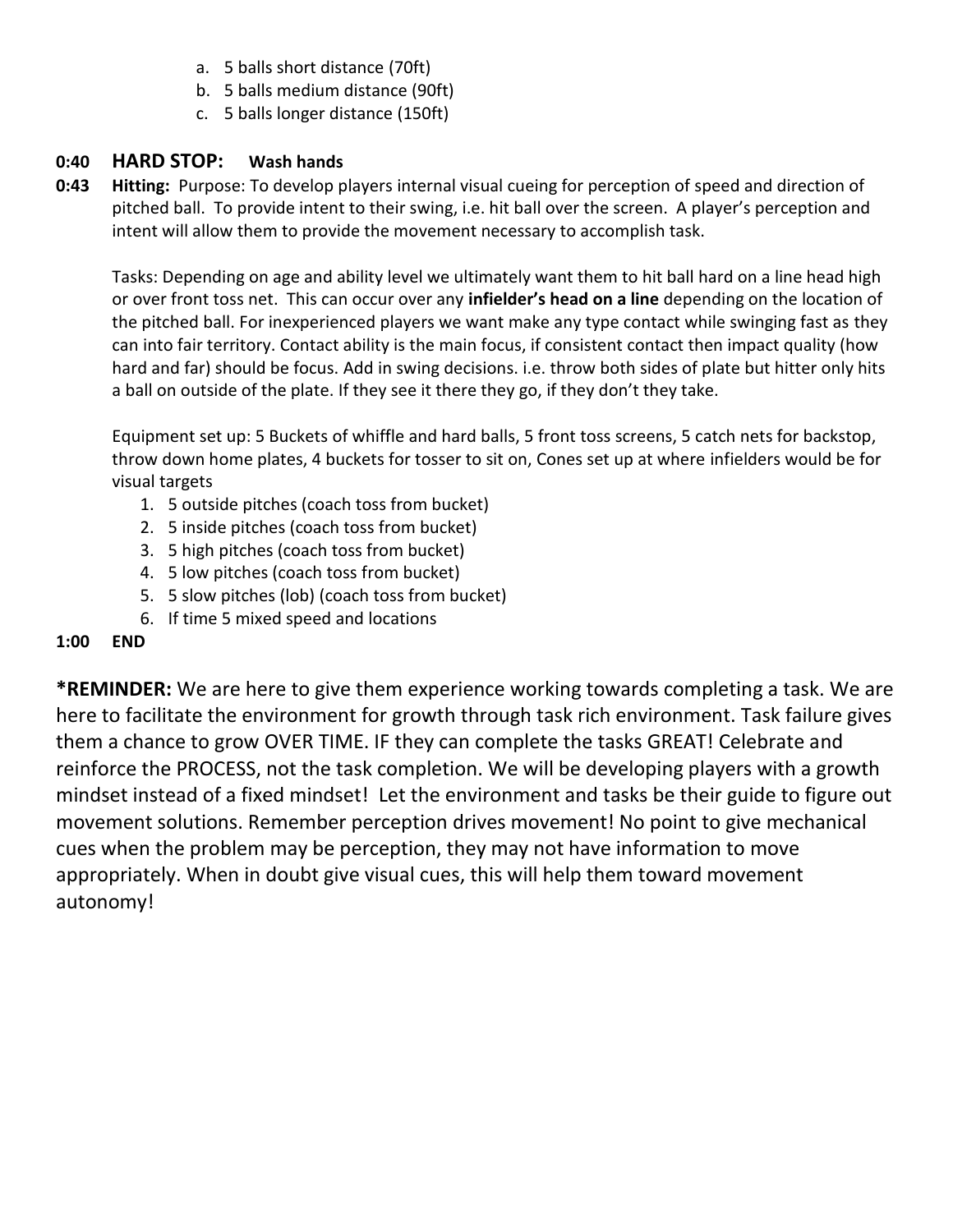